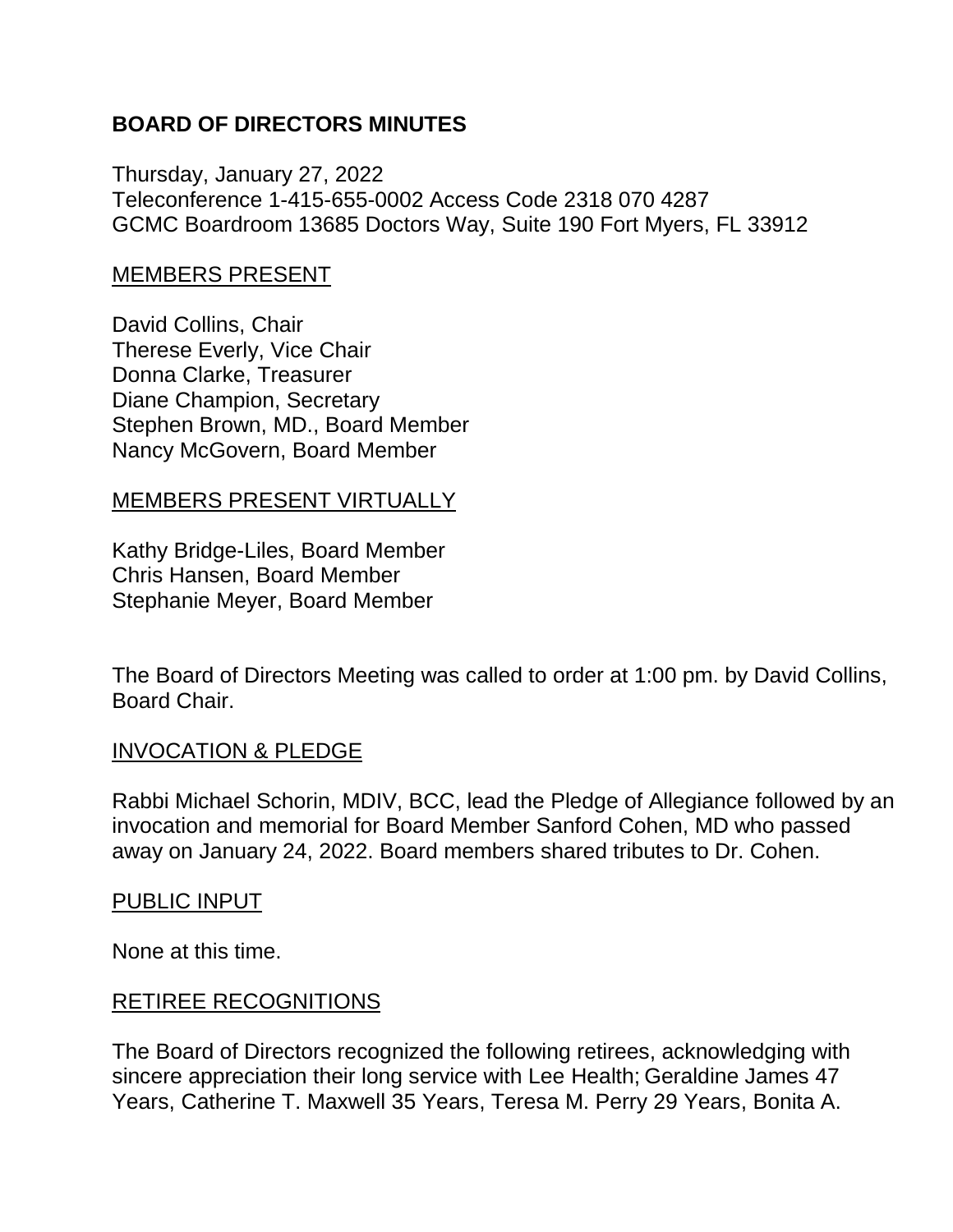Hermann 27 Years, Colleen M. Lebid 26 Years, Jaime A. Tyrna 25 Years, and Marylou C. Marnocha 25 Years.

### **A motion was made by Nancy McGovern to adopt a resolution proclaiming the Board's support and recognition of the exceptional service of the aforementioned retirees to Lee Health.**

**The motion was seconded by Donna Clarke and carried with no opposition.**

# PASSION FOR THE PROMISE RESOLUTION

David Collins Board Chair asked Stephen Brown, MD, to read into record the resolution recognizing the 2021 Passion for the Promise winners. The entire health system acknowledges our deep gratitude for the services of the 2021 Passion for the Promise Award Winners: Teri Aldred-Locci, Christopher Evans, Janet Millan, Jeff Hughes, Cheryl Montecer, Dr. Razak Dosani, Dr. Tim Dougherty, Dr. Mary Beth Saunders, Laura Owens, Kathy Santos, Beth Thacker, Edna Acquavella, Bob Nahm and Tony Nazzaro.

## CONSENT AGENDA

**A motion was made by Donna Clarke to approve the Consent Agenda consisting of:**

- **A. Board Meeting Minutes of 11/18/21**
- **B. Board Meeting Minutes of 12/2/21**
- **C. Board and Finance and Investment Committee Workshop Minutes 01/12/22**
- **D. Medical Staff Credentialing**
- **E. Designation of Administrator and Alternative Administrator for Lee Health Home Health**

**The motion was seconded by Nancy McGovern and carried with no opposition.**

### PRESIDENT'S REPORT

Larry Antonucci, President and CEO shared a COVID update. He also gave a system update, Government Relations, External Affairs, No Surprise Act, JP Morgan Annual Healthcare Conference and Healthcare IT trends. Dr. Antonucci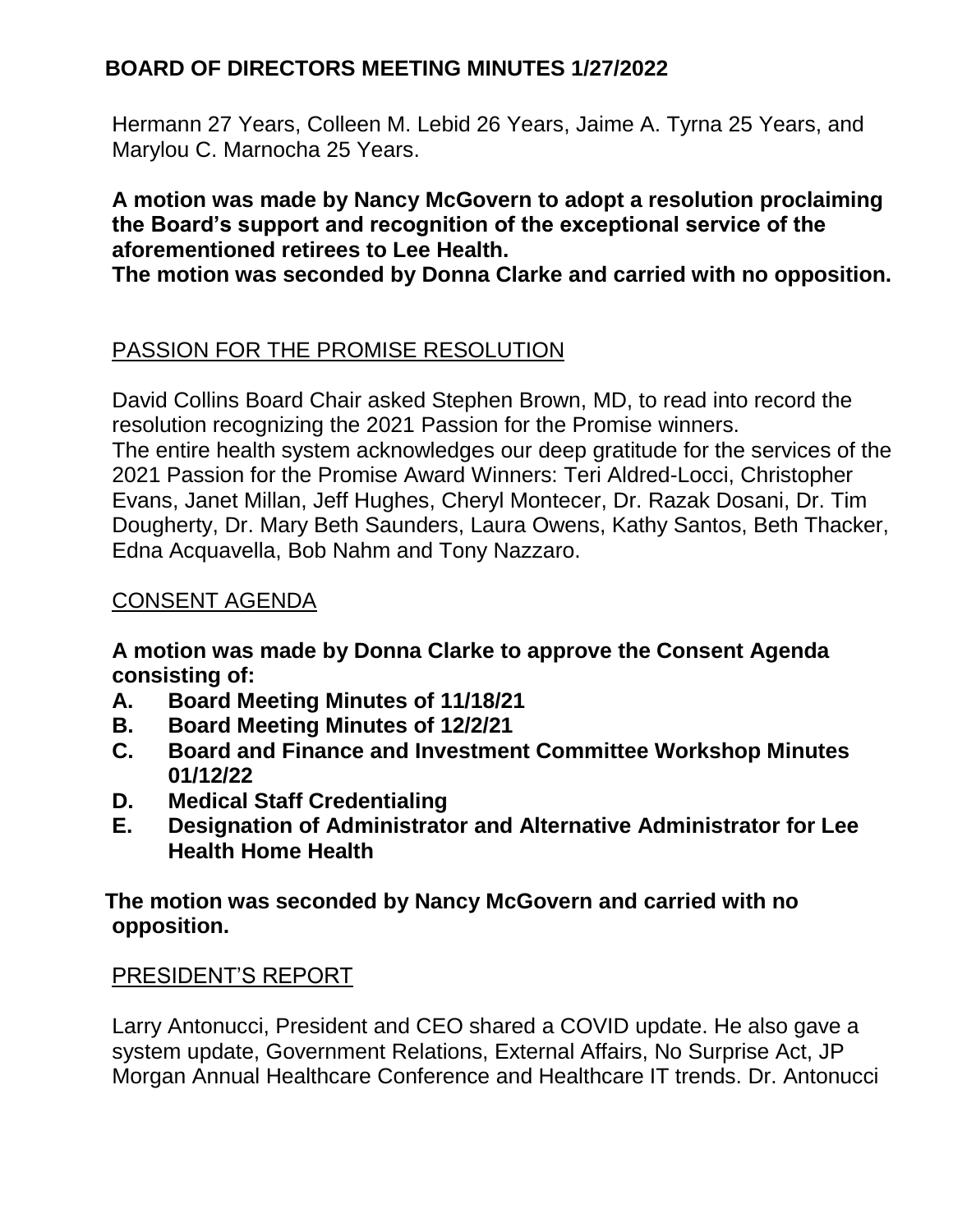went on to share a video regarding Immersive Innovation Experience. Discussion ensued.

### PHYSICIAN LEADERSHIP COUNCIL UPDATE

Tim Dougherty, MD reported on the capacity plan effort, MEDI Leadership and facility MEC President Reports. Discussion ensued.

## COMMITTEES SUMMARIES AND RECOMMENDATIONS

Therese Everly, Quality, Safety & Patient Experience (QSPE) Committee Chair presented an Executive Summary (from Committee Meeting 10/15/21) that included a system scorecard update and our progress towards national leader. Discussion ensued about the Leapfrog Scores and the Patient Family Advisory Council.

Nancy McGovern Audit Committee Chair presented the, Joint Audit and Finance & Investment Committee Executive Summary (from Committee Meeting on 1/19/22) Discussion ensued regarding the FY2021 audit report from BDO, USA, LLP.

**A motion was made by Donna Clarke to accept the Audited Financial Statement Report from BDO USA, LLP for the fiscal year ended September 30,2021 for Lee Memorial Health System, Lee County Trauma Service District and Lee Memorial Health System Foundation, Inc. as presented in draft form with the understanding any substantive change would be brought back to the Audit Committee for review and approval. The motion was seconded by Diane Champion and carried with no opposition.**

Due to a connection issue Chris Hansen did not vote.

Nancy McGovern, Audit Committee Chair updated the Board with the Audit Committee Executive Summary (from Committee Meeting on 1/19/22).

### FINAL CONTRACTS CCH ICU EXPANSION

Dave Kistel, VP Facilities presented the final contracts for architectural services agreement and construction management for the CCH ICU expansion.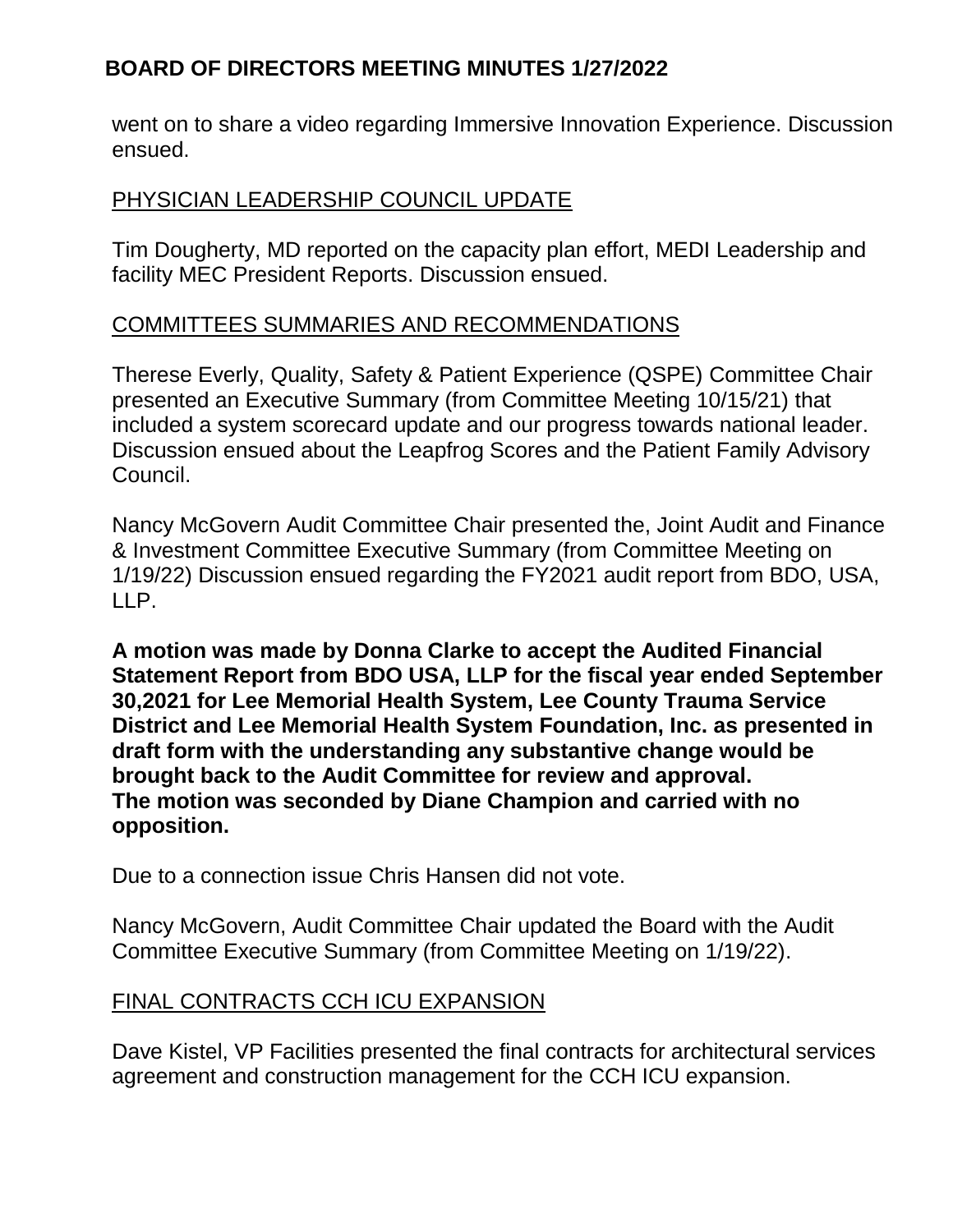**A motion was made by Therese Everly to approve the Architectural Services Agreement between Lee Health and Studio Plus for the Cape Coral Hospital ICU 12 Bed Addition.**

**The motion was seconded by Donna Clarke and carried with no opposition.**

**A motion was made by Therese Everly to approve the Construction Manager at Risk Agreement between Lee Health and Skanska for the Cape Coral Hospital ICU 12 Bed Addition.**

**The motion was seconded by Donna Clarke and carried with no opposition.**

## CLEVELAND CLINIC VERBAL UPDATE

Scott Nygaard, MD, Chief Operations Officer reported on ongoing service line discussions and potential regional referral center opportunities with Cleveland Clinic. David Collins also updated the board following his visit to Cleveland Clinic with Dr. Antonucci, in December. Discussion ensued.

### BOARD COUNSEL ITEMS

George Knott, Deputy Board Counsel shared an informational update with respect to redistricting with the Board members.

George Knott reminded Board members that this was the last Board meeting to make verbal nominations before the Board Officer elections on February 24, 2022. Written nominations can still be submitted until February 14, 2022.

#### NEXT REGULAR MEETING

The next Board of Directors Meeting will be held on February 24, 2022 at 1:00 p.m. 13685 Doctors Way, Suite 190 Fort Myers, FL 33912 GCMC Boardroom Teleconference 1-415-655-0002 Access Code 2302 922 3741

#### ADJOURNMENT

The Lee Health Board of Directors Meeting was adjourned at 4:01 pm by David Collins, Board Chair.